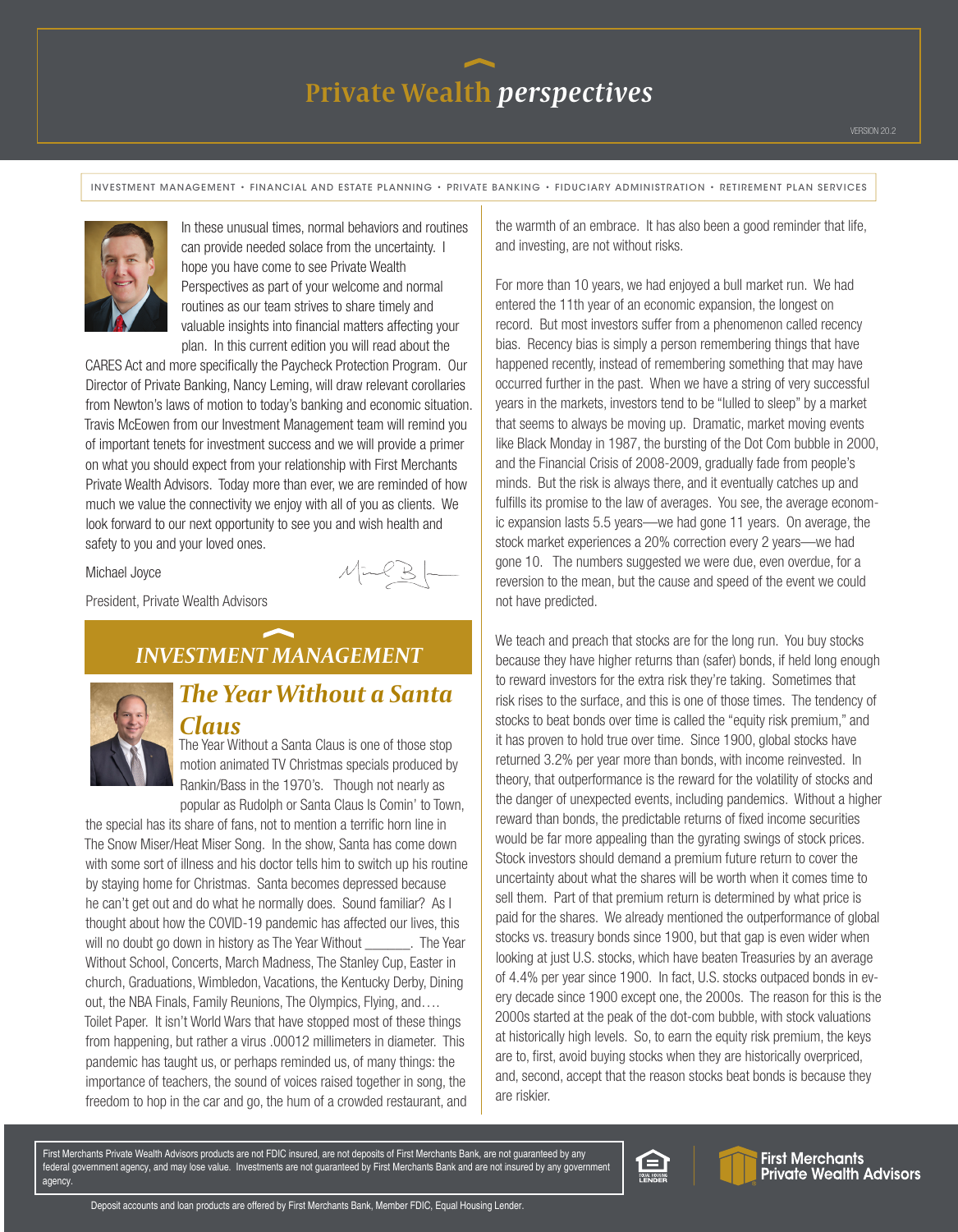INVESTMENT MANAGEMENT • FINANCIAL AND ESTATE PLANNING • PRIVATE BANKING • FIDUCIARY ADMINISTRATION • RETIREMENT PLAN SERVICES

At FMPWA, we start with the second premise—it's why all of our accounts have an Investment Policy Statement or Investment Objective. We never want to take more risk in your account than you are comfortable with. If you can accept that stocks are riskier than fixed income investments, and the volatility that comes along with stocks, we will invest accordingly. If stock market volatility makes you uncomfortable, we shouldn't be investing in stocks. It's also the reason why the first question on our Investment Policy Statement asks about any expected upcoming withdrawals or ongoing cash needs. If we're doing our job, any funds that we know will be disbursed in the near term will not be subjected to stock market risk. That should give you some comfort during times like this when equity risk rears its head. The first key to earning the equity risk premium was to avoid buying stocks when they are overpriced. One way to help determine if it makes sense to buy stocks is to compare their prospective returns to their main alternative, bonds. U.S. Treasury bonds currently offer some of the lowest returns in history, a guaranteed 0.75% for 10 years. Stocks are significantly cheaper than they were just two months ago, having lost a quarter of their value from the February peak. The Price/Earnings ratio for the S&P 500 has fallen from nearly 20x on 12/31/19 to 16x as of 3/31/20. The implied annualized total return for stocks over the next 5 years from these levels is close to 10%, while at of the end of the year it was closer to 5%. Relative to bonds, stocks certainly look attractively priced right now. But it's important to remember that the equity risk premium is there because the future is uncertain, and uncertainty has rarely been higher than it is now.

Oh, I never told you how the TV show ends! You see, Mrs. Claus sends some elves out to find proof that Santa is still important to people—and find it they do. In fact, Santa is so touched by the outpouring of generosity and appreciation he receives, that he starts feeling better and decides to make his annual journey after all. As the special ends, Mrs. Claus reminds us that "yearly, newly, faithfully and truly" Santa always comes. It's a fitting phrase for the situation we face right now. It seems that yearly there are new challenges for us to face. Throughout history, the human race has adapted, survived, and thrived in the face of challenges. In the midst of this pandemic, we're again seeing the best in humanity. People are making homemade masks for medical workers, CEOs are taking pay cuts to keep employees on the payroll, messages of hope are being shared on social media, technology is allowing us to connect with friends and family in ways past generations could have never imagined. From the American Revolution to the Civil War, The Great Depression to World War II to 9/11, this country has faced challenges, and "newly, faithfully and truly" we have emerged stronger. That will be the case this time as well, and we will be here to help get you through it.

#### *WEALTH MANAGEMENT*



#### *The Full Picture*

If you are a regular reader, you may have noticed the title of this section has changed from Personal Trust to Wealth Management. Although past subject matter included topics beyond trusts, we believe this heading is emblematic of the comprehensive financial advice

and solutions you should expect from your First Merchants Private Wealth Advisors team.

So what exactly is comprehensive financial advice? Why is it important to achieving your goals? What should it include? How can you be sure the advice you receive from one expert does not undermine or conflict with that of others? These are just a few of the questions that may cross your mind when considering this topic.

Given the headlines of the day, a medical analogy seems in order. While you may have a specialist who focuses on a specific area of your health, your primary care physician is responsible for ensuring your overall well-being. Very often, it is your primary care physician who identifies conditions which require the skill of a specialist or team of specialists. Further, the treatments prescribed by your specialists should work together in support of your overall health to avoid adverse interactions. For example, it is up to the specialist and primary care physician together to determine if your overall health can endure a procedure or if you need to focus on strengthening another area first. Without a coordinated plan for your care, you may encounter unintended consequences or diminish well-intended efforts to improve other areas of your health. In the same way, advice relating to all aspects of your financial goals should be considered together to achieve success. This is especially true for longer term goals, but shorter term goals share this principle as well.

The primary categories to address when developing a comprehensive plan are investing, retirement plans and savings, along with risk mitigation and management. The latter is primarily accomplished through insurance and may overlap with tax strategies and, trust and estate planning, which will also determine how your assets will be transferred after death. Another key consideration is credit use. It may be advantageous to make use of loans to fund certain purchases or ventures. You should expect your advisor to understand both sides of your balance sheet. Comprehensive advice and planning will anticipate cash flow and liquidity needs to support your goals as well.

There is an overriding risk to your financial goals if these areas are

Travis McEowen

Train Whower

First Merchants Private Wealth Advisors products are not FDIC insured, are not deposits of First Merchants Bank, are not guaranteed by any federal government agency, and may lose value. Investments are not guaranteed by First Merchants Bank and are not insured by any government agency.



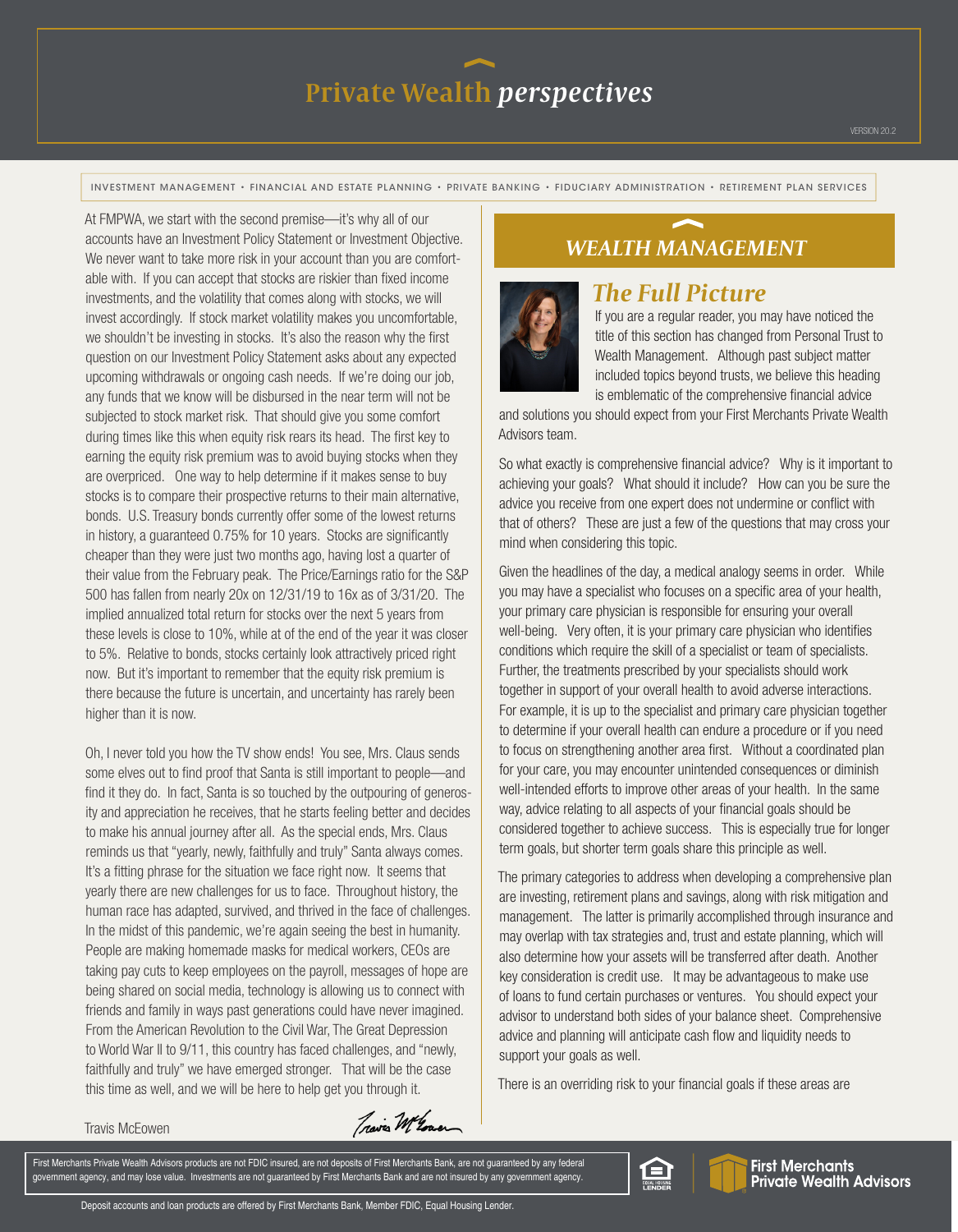INVESTMENT MANAGEMENT • FINANCIAL AND ESTATE PLANNING • PRIVATE BANKING • FIDUCIARY ADMINISTRATION • RETIREMENT PLAN SERVICES

addressed independently rather than collectively. Each has a direct impact on the others. As portrayed in the medical analogy, wellintended advice and solutions could produce unintended consequences in the absence of a coordinated plan. Enlisting the guidance of an advisor skilled to listen and understand the interactions of your financial goals is crucial to achieving them. It is unlikely any one advisor has the expertise to offer in-depth guidance in all areas. But, a competent and engaged advisor will have the ability to assemble the team of experts needed to deliver a suite of solutions designed to accomplish your overall goals.

To illustrate, an advisor working with a business owner on his/her trust needs, may need to include an insurance specialist to design solutions which could provide for care in later years and liquidity to facilitate succession planning. Further, this advisor may work with a retirement plan specialist to address retention of new leadership in the company and minimize or defer taxes on distributions. These distributions may find their way into the aforementioned trust which would be strategically designed in collaboration with attorneys and CPAs to minimize or defer taxes and ensure flexible disposition of assets beyond what could be accomplished through a will. The strategic use of credit may be advantageous at any point in this scenario as well. A more common example is the use of multiple investment managers, along with a 401(k) or two, in the case of a married couple, to save for retirement. Your advisor should ensure there is a clear understanding of your overall risk/ return expectations. When combined into a single portfolio, are you taking on more risk than you are willing? A comprehensive approach will highlight areas in need of attention. Maintaining an up-to-date plan is essential to staying on a path to successfully achieve your goals.

So what should you expect from your Private Wealth Advisors team or for that matter, any advisor? How can you be sure your overall financial picture and goals are understood? It starts with an advisor who listens and asks the right questions. It is impossible to provide solutions that work together without understanding your priorities, aspirations and areas of concern along with life changes. You should expect your advisor to engage with other experts as well. First Merchants Private Wealth Advisors offers clients a team of experts who provide guidance in all areas of planning. We work alongside you, attorneys and accountants to provide solutions which are truly comprehensive. You should expect your advisor to approach each interaction with an objective to understand your life goals and how they connect to your financial goals. Virtually every life event connects to a financial decision, even if the outcome is to confirm your plan should remain on course. Recent events have certainly reminded us of this fact. All of

our lives have changed over the last several months. When considering your financial health, are all areas of your plan still working together to ultimately reach your goals? Whether the answer is yes, no or I don't know, our advisors are focused on proactive outreach to listen, ask good questions, understand and offer solutions that can keep you moving you toward your goals, no matter what life events take place.

Audrey Mistor

A. b. 04

### *PRIVATE BANKING*



#### *Banking Physics*

In physics, invisible and powerful forces are always at work which are awe inspiring and often mind bending. Great scientific minds have solved complex theorems and challenged the applications and relationship of matter and energy. Categorized into 11 different

branches of physics, scientists have discovered so much, yet, have infinitely more to achieve.

With these particular thoughts in mind, I couldn't help but also correlate to today's world crisis that is COVID-19. This thorny looking virus, invisible to the eye, has put into place powerful forces with enormous human and financial impact. No one person or company is immune to either impact. Every household and business is managing to what we know right now, offering support to others and a human touch in ways that are not physical, and anticipating and planning for a return to "normal".

Stay with me… I would like to suggest that these forces of nature apply to the forces of banking, à la Banking Physics. The most infamous and influential scientist/individual in modern times is Sir Isaac Newton. Amongst his countless contributions as a scientist, theologian and author, his most well-known concept is Newton's Three Laws of Motion. As I have thought about our current personal and business environments during the COVID-19, I keep coming back to Newton and these Laws.

Every object in a state of uniform motion will remain in that state of motion unless an external force acts on it. This reminds me of the past several years, those without crisis—what is, hopefully, around the corner again—and the feeling of business as usual, enjoying the steady times, and managing through the inevitable but controllable "blips". Certainly, "business as usual" will have a different look and feel post COVID-19, of

First Merchants Private Wealth Advisors products are not FDIC insured, are not deposits of First Merchants Bank, are not guaranteed by any federal government agency, and may lose value. Investments are not guaranteed by First Merchants Bank and are not insured by any government agency.



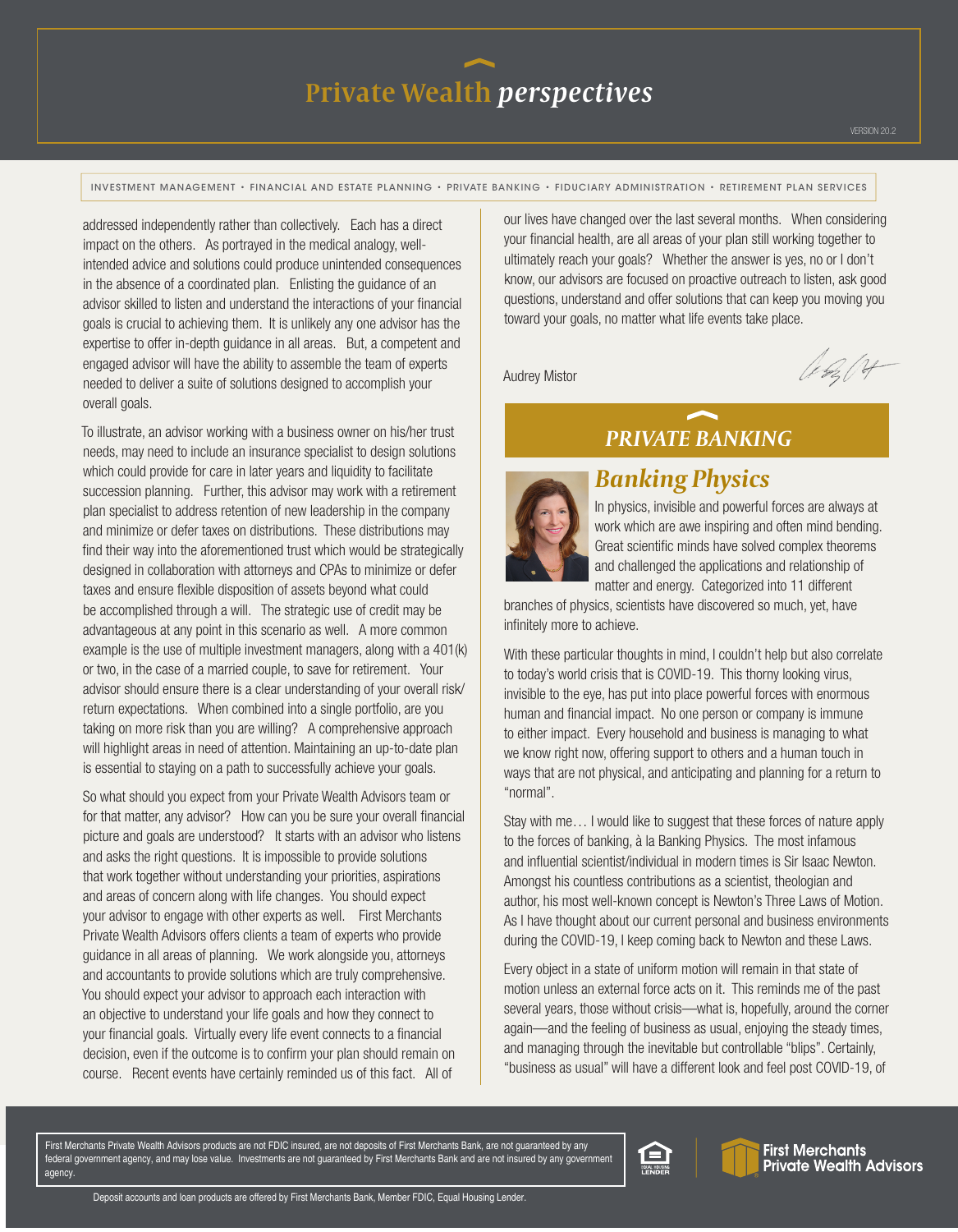INVESTMENT MANAGEMENT • FINANCIAL AND ESTATE PLANNING • PRIVATE BANKING • FIDUCIARY ADMINISTRATION • RETIREMENT PLAN SERVICES

which we will all ultimately enjoy and value.

Force equals mass times acceleration. In comparison to today's complicated algorithms and Excel spreadsheets, this 5 word equation is a walloper! Consider these word substitutions: Shelter-In-Place  $=$  The World times 60 Days. For First Merchants, this translates to dramatic changes in methods to deliver service to our clients in an immediate fashion, without precedent. Within short order, we were able to shift delivery models across all facets to 80% remote and not miss a beat along the way.

For every action there is an equal and opposite reaction. Shelter-In-Place. Limited, or in some cases, Paused Business Operations. Market Volatility. Human Concern. On their own, impactful. Together, never yet experienced and impact unfolding daily. As your community bank, we were prepared to respond in an impressive manner. Increased digital limits to access funds, heightened online logins, and customer service accessibility were implemented and executed. Payment deferrals for business and consumer loans were processed in recognition of financial impact by our clients. Paycheck Protection Program (PPP) applications were received, which represents 3,600 business clients over a four day period. As of this writing, 1,970 applications were accepted by the SBA before the PPP funds were exhausted, accounting for \$750 million in much needed funding. We are prepared to forward the remaining applications to the SBA immediately, upon further funding approval by our United States Government. Daily contact is made to our clients just to say hello and make sure you are OK. All without interruption to what you expect from us on a day to day basis – assist in financing a new home, remodel your current home, open new deposit accounts, financing your dream project, and planning for the future.

We are in the people business and all look forward to connecting with you with a warm, personal greeting. Perhaps meeting over a meal or indulging in a favorite beverage. One day soon, our houses will transition from a shelter to a home. Please know that as we move forward together, First Merchants can, has, and will be there for you.

Thank you, be safe, and be well.

Nancy Leming

Nancy Loming

#### *RETIREMENT PLAN*



#### *Cares Act memo*

On Friday, March 27, 2020, the Coronavirus Aid, Relief, and Economic Security Act (CARES Act), a massive relief bill for those suffering as a result of the Coronavirus pandemic was passed by the House and signed by the President. This legislation is aimed at providing relief for

individuals and businesses that have been negatively impacted by the coronavirus outbreak. For some of the below key provisions that apply to IRAs and/or Retirement Plans, certain qualifications have to be met to be considered a qualified individual. Qualified individuals are defined as:

- Someone diagnosed with the virus by a test approved by the Centers for Disease Control and Prevention.
- Someone whose spouse or dependent is diagnosed with the virus by a test approved by the Centers for Disease Control and Prevention.
- Someone who experiences adverse financial consequences due to the virus as a result of one or more of the following:
	- Being quarantined, furloughed, laid off, or having work hours reduced due to the virus
	- Being unable to work due to lack of child care due to the virus
	- Business owners unable to work due to the closing or reduction of hours
	- Other factors determined by the Secretary of Treasury

For the following key provisions, you must be a qualified individual:

- IRA and Retirement Plan distributions of up to \$100,000 that is exempt from the 10% early distribution penalty. Effective through December 31, 2020.
	- Although the penalty is waived the distribution will be taxable, the option of spreading the federal taxes over a 3 year time frame is also included along with a 3 year rollover (repayment) provision.
	- Not subject to the Retirement Plan 20% mandatory federal withholding.
- For the next 180 days, a qualified individual in a plan may take a loan of 100% of his/her vested account up to \$100,000. Furthermore,

First Merchants Private Wealth Advisors products are not FDIC insured, are not deposits of First Merchants Bank, are not guaranteed by any federal government agency, and may lose value. Investments are not guaranteed by First Merchants Bank and are not insured by any government agency.